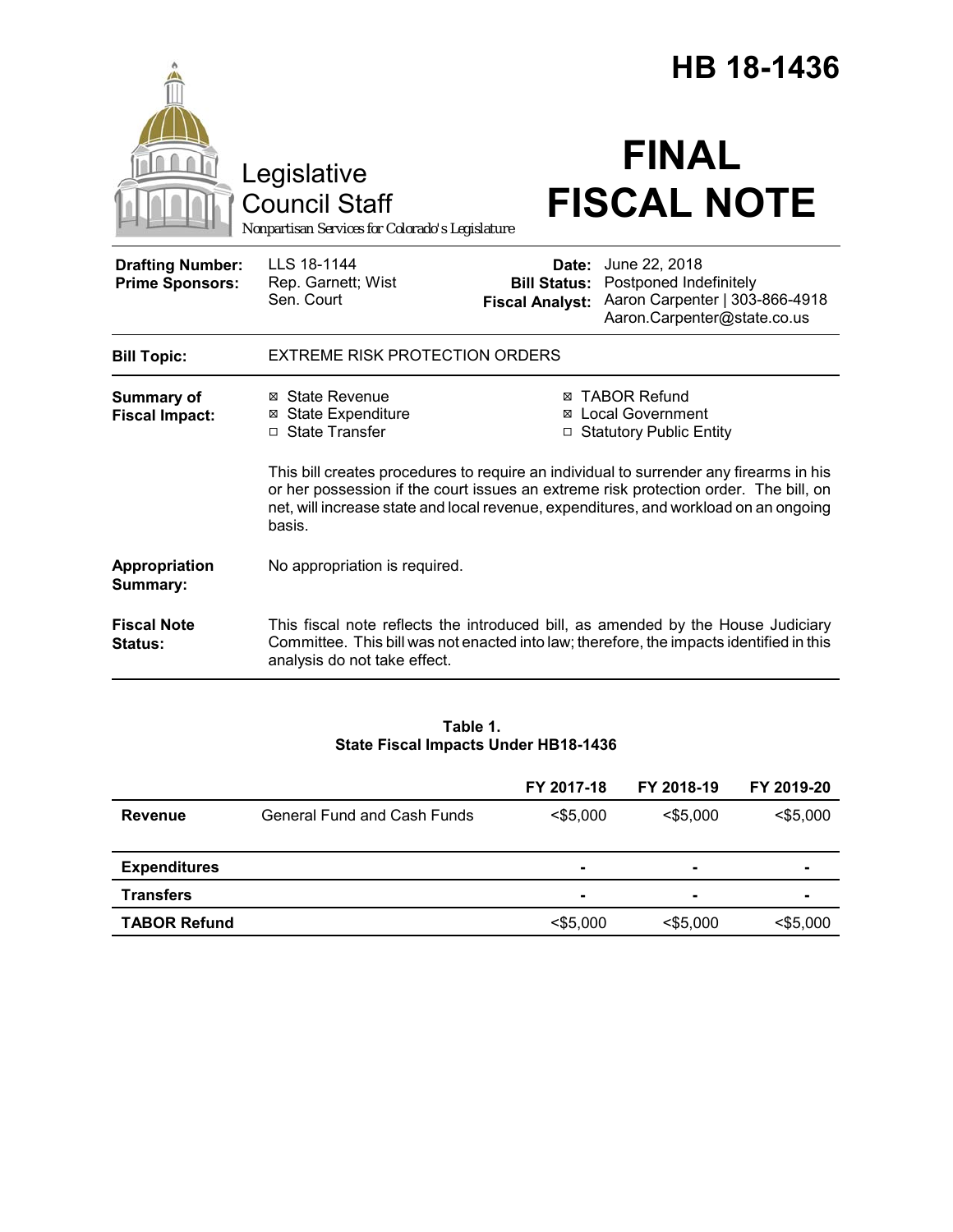### **Summary of Legislation**

This bill creates procedures for courts to issue an extreme risk protection order to require an individual to surrender all firearms until the order expires or is terminated. A family or household member, as well as a law enforcement agency, may petition the court to issue an extreme risk protection order. The bill waives any fees associated with filing a petition. An extreme risk protection order has a 182 day duration and can be renewed within 63 days of the expiration of the order. The bill allows law enforcement to also file for a search warrant to find any firearms that may be in possession of the individual but were not surrendered. During the 182 day duration of the extreme risk protection order, a respondent may file a one-time written request with the court to terminate the order to show that he or she does not pose a significant risk of causing injury. The state court administrator must develop a standard petition form by January 1, 2019.

**Temporary extreme risk protection order.** The bill allows family or household members or a law enforcement agency to petition the court for a temporary extreme risk protection order without notice to the respondent. If the court finds that the respondent poses a significant risk of causing personal injury to themselves or others by having firearms, the court must issue a temporary extreme risk protection order and schedule a hearing for an extreme risk protection order within 7 days.

**Surrender of firearms.** When a respondent is issued a temporary extreme risk protection order or extreme risk protection order, the respondent must surrender his or her firearms by selling or transferring the firearms to a federally registered dealer or by surrendering it to law enforcement, which must store the firearm. A respondent must also surrender his or her concealed carry permit. If a respondent does not surrender his or her firearms, they commit a class 2 misdemeanor.

# **Comparable Crime**

Legislative Council Staff is required to include certain information in the fiscal note for any bill that creates a new crime, changes the classification of an existing crime, or changes an element of the existing crime that creates a new factual basis for the offense. The bill creates a new class 2 misdemeanor offense for an individual who does not surrender his or her firearm when subject to a temporary or extreme risk protection order. For comparison purposes, under current law, it is a class 3 misdemeanor for an individual to violate a restraining order and it is a class 1 misdemeanor for a person who knowingly possesses an illegal weapon. From May 2015 to May 2018, there were 12 convictions of violating a restraining order, of which 7 were male, 5 were female; 11 were Caucasian and 1 was African American. In the same period of time, there were 1,200 convictions of knowingly possessing an illegal weapon, of which 1,066 were male, 133 were female, 1 where gender was not available; 990 were Caucasian, 123 were African American; 65 were Hispanic, 7 were Asian, 6 were American Indian, 8 were listed as other, and 1 where race was not known.

### **Background and Assumptions**

Currently, there are nine states with so-called "red flag laws." These include California, Connecticut, Delaware, Florida, Indiana, Maryland, Oregon, Vermont, and Washington. At the time of this writing, Rhode Island's General Assembly also passed a "red flag bill" but has not been enacted into law. According to a 2018 New York Times article, California had 86 new cases in 2014, Connecticut had 1,519 cases since 1999 (with about two-thirds occurring since 2012) and Washington had 65 cases since 2016.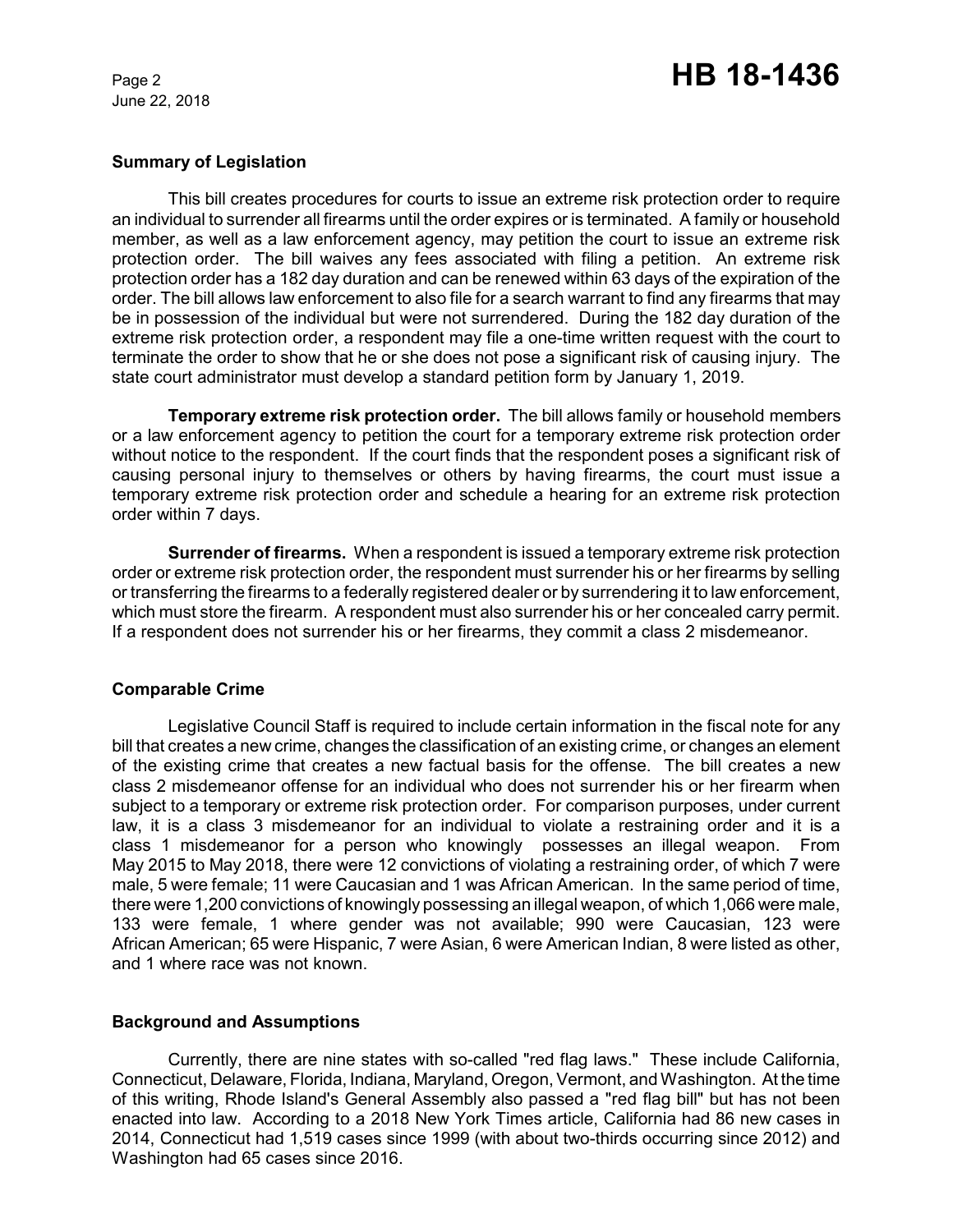Based on data this data, it is assumed that less than 100 petitions will be filed with the courts per year. It is also assumed that the majority of individuals who are subject to an extreme protection order will comply with the order and therefore convictions under the new penalties will be minimal.

#### **State Revenue**

Beginning in the current FY 2017-18, this bill is anticipated to both increase and decrease state revenue. On net, revenue is anticipated to increase by a minimal amount as discussed below.

**Criminal fines.** The bill is anticipated to increase state revenue by less than \$5,000 per year, credited to the Fines Collection Cash Fund in the Judicial Department starting in the current FY 2017-18. The fine penalty for a class 2 misdemeanor offense is \$250 to \$1,000. Because the courts have the discretion of incarceration, imposing a fine, or both, the precise impact to state revenue cannot be determined. However, based on the low number of fines imposed by the courts, and the expected low number of convictions, the fiscal note assumes that any revenue generated is likely to be less than \$5,000.

**Court and administrative fees.** The bill will also increase state fee revenue by a minimal amount. In criminal cases, fees are imposed for a variety of court-related costs, which vary based on the offense but may include probation supervision, drug or sex offender surcharges, victim compensation, and late fees, among others. Some fee revenue is shared with local governments; refer to the Local Government Impact section for additional information. For petitioners filing an extreme risk protection order, the bill states that a fee will not be charged for seeking the order.

**Fee impact on concealed carry permit background checks.** The bill may decrease revenue from background checks for concealed carry permit applications and renewals starting in the current FY 2017-18. Any individual who is subject to an extreme protection order must surrender an existing and can no longer apply or renew for a concealed carry permit. Currently, concealed carry permit applicants pay a \$52.50 background check fee, of which \$42.50 is credited to the CBI Identification Unit Cash Fund and \$10 is passed through to the Federal Bureau of Investigation (FBI). Concealed carry permit holders must renewal their permit annually and pay a \$13 renewal fee. It is assumed that any decrease in revenue will be minimal. Background check related fees are collected by the Department of Public Safety.

# **TABOR Refund**

This bill, on net, minimally increases state revenue, which will increase the amount of money required to be refunded under TABOR for FY 2018-19 and FY 2019-20. Since the bill increases the TABOR refund obligation without a corresponding change in General Fund revenue, the amount of money available in the General Fund for the budget will decrease by an identical amount. A TABOR refund obligation is not expected for the current FY 2017-18.

### **State Expenditures**

Starting in the current FY 2017-18, net state expenditures and workload will minimally increase, as discussed below.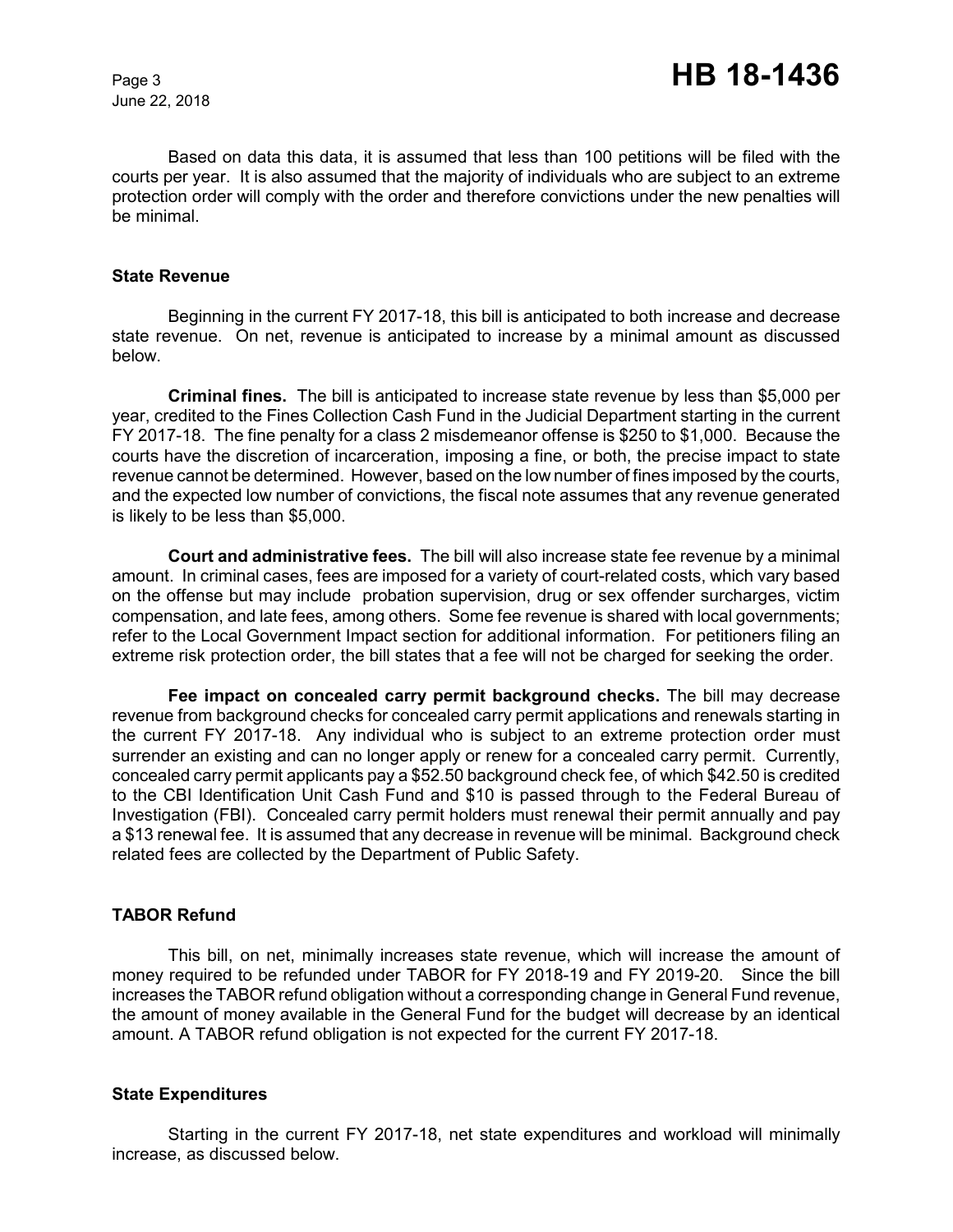**Trial courts.** Starting in the current FY 2017-18, workload will increase for trial courts to hear the different types of petitions outlined in the bill. Hearings may be longer if law enforcement agencies seek a search warrant in connection with the protection order. Because petitions must be heard in a certain amount of time, docket schedules may need to be updated. However, based on the number of cases in other states, it is expected that the volume of new cases will not reach the threshold for additional FTE and can be accomplished within existing appropriations. If more cases are filed than expected, it is assumed that the department will seek funding through the annual budget process.

**Probation.** To the extent that more individuals are convicted of a class 2 misdemeanor and sentenced to probation, workload will increase in the Judicial Department. The increase in workload is expected to be minimal and can be accomplished within existing appropriations.

**Petition forms and data.** Starting in the current FY 2017-18, workload will increase for the state court administrator to collect statistics related to the number of extreme risk protection orders and to develop standard petitions and order forms. Court clerk workload will also increase to notify law enforcement entities of the extreme risk protection orders and to create a brochure of available mental health and other resources available to petitioners and respondents. It is assumed that these increases in workload can be accomplished within existing appropriations.

**Judicial statewide information system.** Starting in the current FY 2017-18, expenditures to the Judicial Department will increase to update the judicial statewide information system. The bill requires that extreme risk protection orders be entered into the system and therefore programing costs will increase to include it. The modifications necessary to the information system can be accomplished within existing appropriations.

**Agencies providing representation to indigent persons.** Workload and costs for the Office of the State Public Defender and the Office of the Alternate Defense Counsel may increase under the bill to represent any indigent persons charged with the class 2 misdemeanor. To the extent this occurs, this analysis assumes the affected offices will request an increase in appropriations through the annual budget process.

**Department of Public Safety.** Starting in the current FY 2017-18, workload for the Department of Public Safety will increase to provide courts with requested background checks of the respondent during an extreme risk protection order hearing. Workload will also decrease to the extent that anyone issued an extreme risk protection order can no longer apply or renew a concealed carry permit. In both cases, the effect on workload is expected to be minimal and does not require a change in appropriations.

**Department of Law.** Starting in the current FY 2017-18, workload for the Peace Officers Standards and Training Board, housed in the Department of Law, will increase to develop model policies and procedures for the acceptance, storage, and return of firearms surrendered. This increase in workload can be accomplished within existing appropriations.

**Department of Human Services.** To the extent that more individuals are referred to programs for mental health services or an evaluation within the Department of Human Services (DHS), expenditures will increase. It is unknown how many people will be referred to DHS but based on the expected low number of cases, the increase in expenditures is expected to be minimal and does not currently require an appropriation.